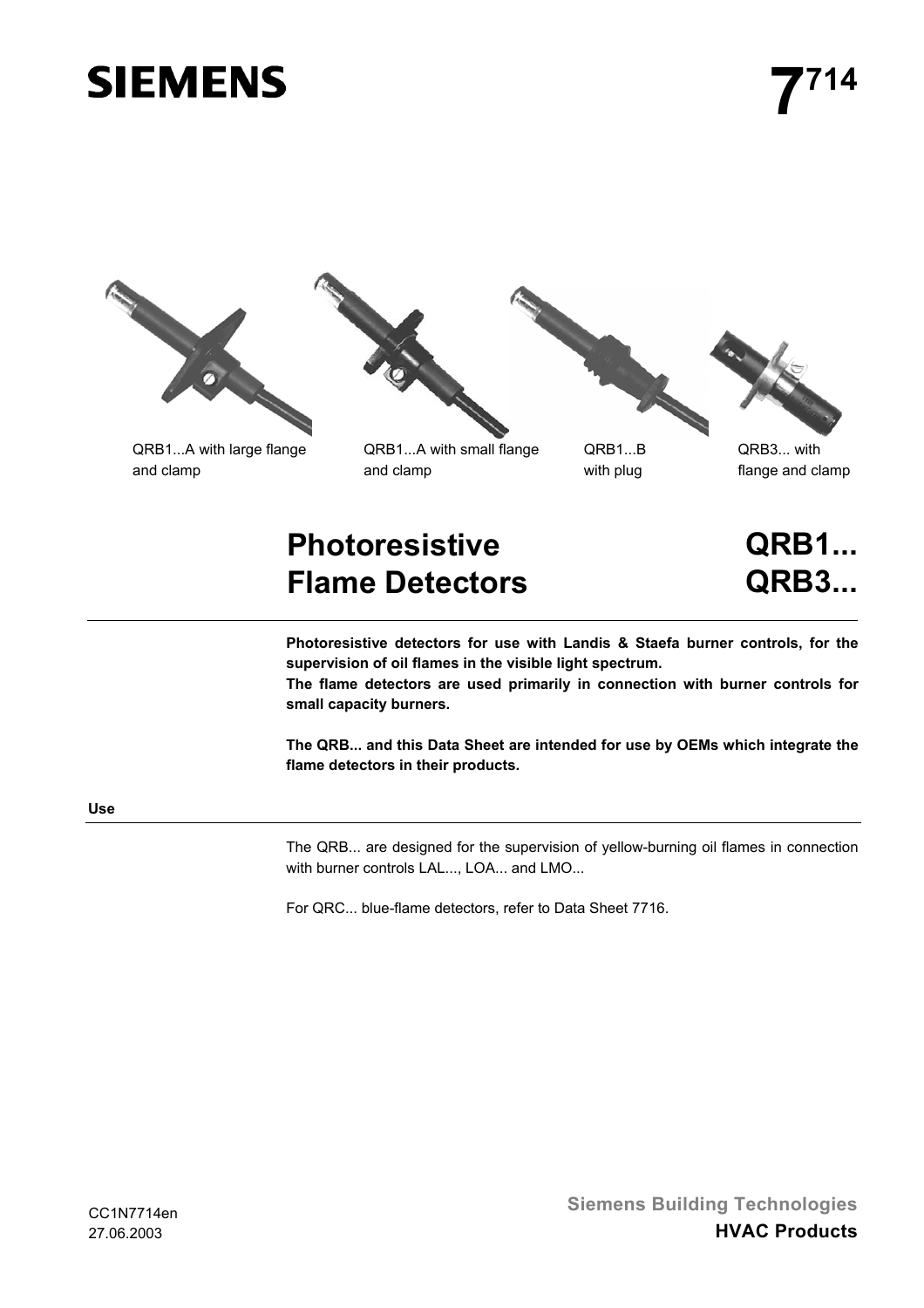

## **To avoid injury to persons, damage to property or the environment, the following warning notes should be observed!**

#### **Do not open, interfere with or modify the flame detector!**

- Before performing any wiring changes in the connection area of the QRB..., the burner control must be completely isolated from the mains supply (all-polar disconnection)
- Ensure protection against electric shock hazard by providing adequate protection for the connection terminals
- Check to ensure that wiring is in an orderly state
- Fall or shock can adversely affect the safety functions. Such detectors may not be put into operation even if they do not exhibit any damage

#### **Mounting notes**

- Ensure that the relevant national safety regulations are complied with
- Mounting work must be carried out by qualified staff

#### **Installation notes**

- Installation work must be carried out by qualified staff
- Observe the permissible length of the detector cable (refer to «Technical data»)
- Always run the detector cable separate from other cables, especially from the highvoltage ignition cable, while observing the greatest possible distance

It is important to achieve practically disturbance- and loss-free signal transmission:

- Never run the detector cable together with other cables
	- Line capacitance reduces the magnitude of the flame signal – Use a separate cable
- Observe the permissible length of the detector cables (refer to «Technical data»)

#### **Commissioning notes**

- Commissioning work must be carried out by qualified staff
- Prior to commissioning the plant, check to ensure that wiring is in an orderly state
- The intensity of the radiation of light on site is checked by measuring the detector current

Measuring circuit



Legend A Incidence of light (also laterally)

For the minimum detector current values required, refer to the Data Sheet of the relevant type of burner control.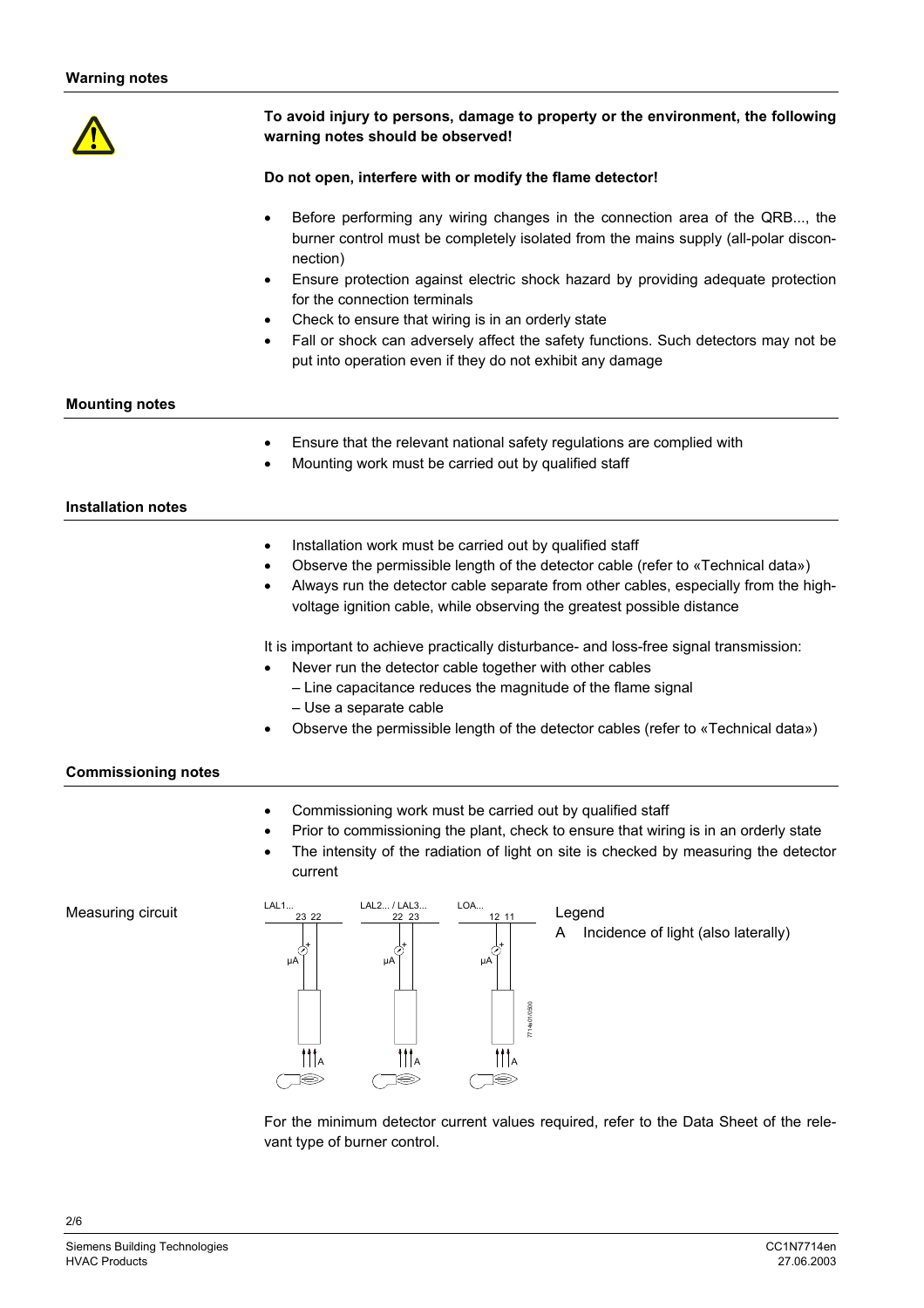

Conformity to EEC directives - Electromagnetic compatibility EMC (immunity) 89 / 336 EEC





Certificate 00739 ISO 14001: 1996 Certificate 38233

Only in connection with the burner control





# **Service notes**

- Maintenance work must be carried out by qualified staff
- Each time a flame detector has been replaced, check to ensure that wiring is in an orderly state
- When cleaning the detector, never use burner cleansing spray. Always use a clean cloth

#### **Mechanical design**

|             | Compact photoresistive flame detector with infused 2-wire thermoplastic cable.<br>The detector is available with normal or high sensitivity and with or without flange /<br>clamp or soft plastic plug (refer to «Type summary»).                                                                                                                                              |
|-------------|--------------------------------------------------------------------------------------------------------------------------------------------------------------------------------------------------------------------------------------------------------------------------------------------------------------------------------------------------------------------------------|
| QRB1A       | Flame detector without soft plastic plug.<br>This type of detector is fitted with the help of a securing flange.<br>A guide groove in the securing flange and a cam on the detector clamp ensure vibra-<br>tion-free mounting and make certain that the detector is always correctly sited towards<br>the flame.                                                               |
| Accessories | Securing flange with 21 mm spacing for use with the QRB11<br>$\bullet$<br>Securing flange with 36 mm spacing for use with the QRB12<br>Clamp                                                                                                                                                                                                                                   |
| QRB1B       | Flame detector with soft plastic plug.<br>For mounting this type of detector on the burner, all that is required is a hole with a<br>lateral groove (refer to «Dimensions»).<br>The sealing and securing ribs of the soft plastic plug hold the detector firmly in the hole.<br>The guide spring guarantees correct alignment of the photoresistive element with the<br>flame. |
| QRB3        | The detector is supplied with a protective tube of 17 mm diameter.<br>This type of detector is always secured with a flange and a clamp (refer to «Accesso-<br>ries»).                                                                                                                                                                                                         |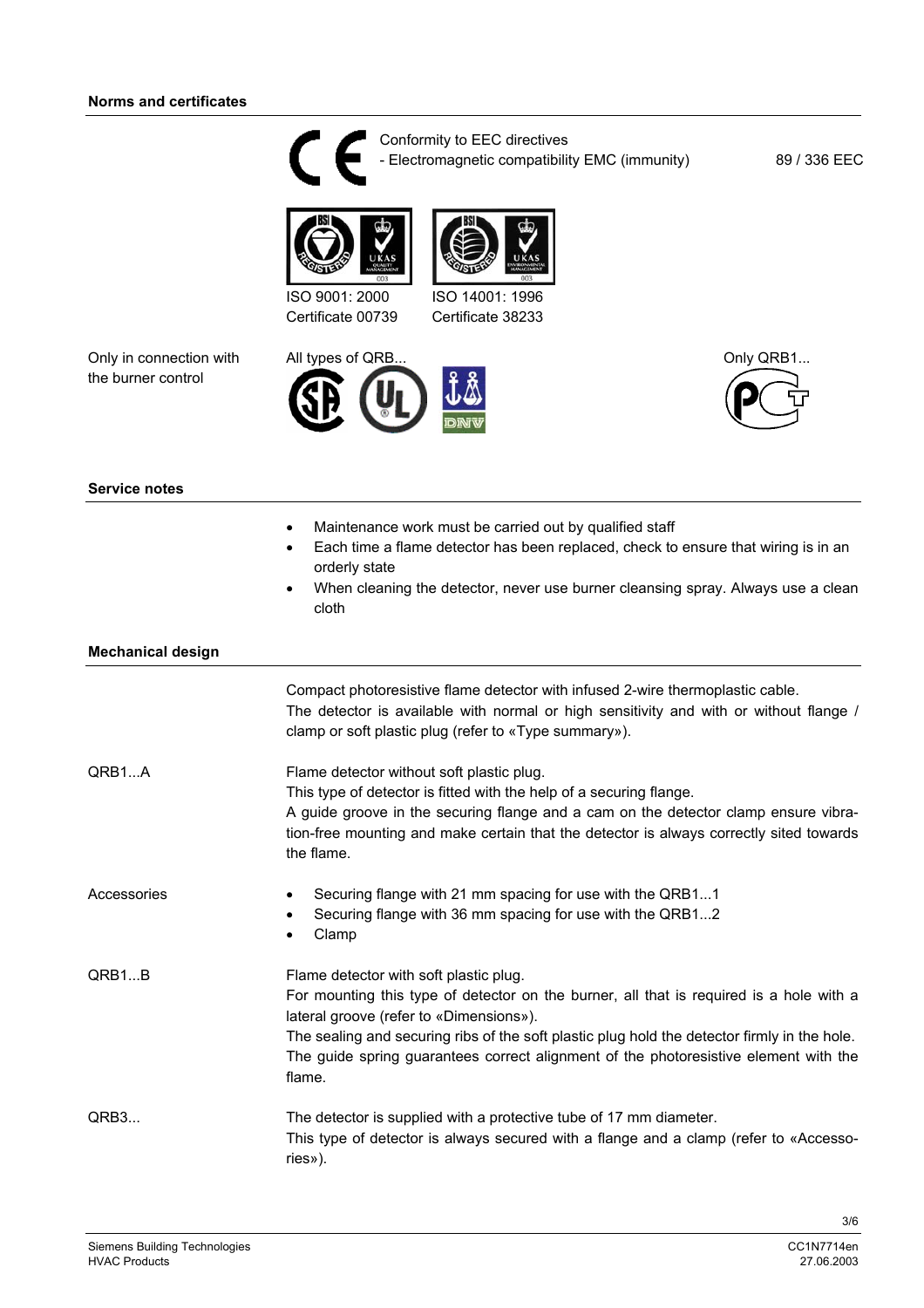

#### Available dimension

| ons | $   \cdot   $<br>(cm | 20<br>18 <sub>1</sub> | 30<br>28 | 30<br>28 | 35<br>33 | 50<br>48 | 50<br>48 | 60<br>-58 | 70<br>68 | 80<br>78  | 150<br>148 <sub>1</sub> |
|-----|----------------------|-----------------------|----------|----------|----------|----------|----------|-----------|----------|-----------|-------------------------|
|     | mm)<br>m             | 40                    | 25       | 40       | 40       | 40       | 70       | 25        | 70       | 70<br>7 G | 70                      |
|     |                      |                       |          |          |          |          |          |           |          |           |                         |

**\* With plug / without plug**

QRB3...

| <b>Type reference</b> | <b>Flange</b> | Clamp   | Feature         | <b>Sensitivity</b> |
|-----------------------|---------------|---------|-----------------|--------------------|
| QRB3                  | Without       | Without | Protective tube | Normal             |
| QRB3(1)               | With          | With    | Protective tube | Normal             |
| QRB3S                 | Without       | Without | Protective tube | High               |
| <b>QRB3S(1)</b>       | With          | With    | Protective tube | High               |

#### Accessories

| <b>Item</b>               | For use with | Part number <sup>1</sup> ) |
|---------------------------|--------------|----------------------------|
| Flange with 21 mm spacing | QRB1         | 4 241 1462 0               |
| Flange with 36 mm spacing | QRB1         | 4 241 1600 0               |
| Clamp                     | QRB1         | 4 186 1096 0               |
| Flange                    | QRB3         | 4 286 1490 0               |
| Clamp                     | QRB3         | 4 186 8806 0               |

<sup>1</sup>) When ordering individual items:

 Items are supplied together with the flame detector, depending on the type of detector (refer to «Type summary»).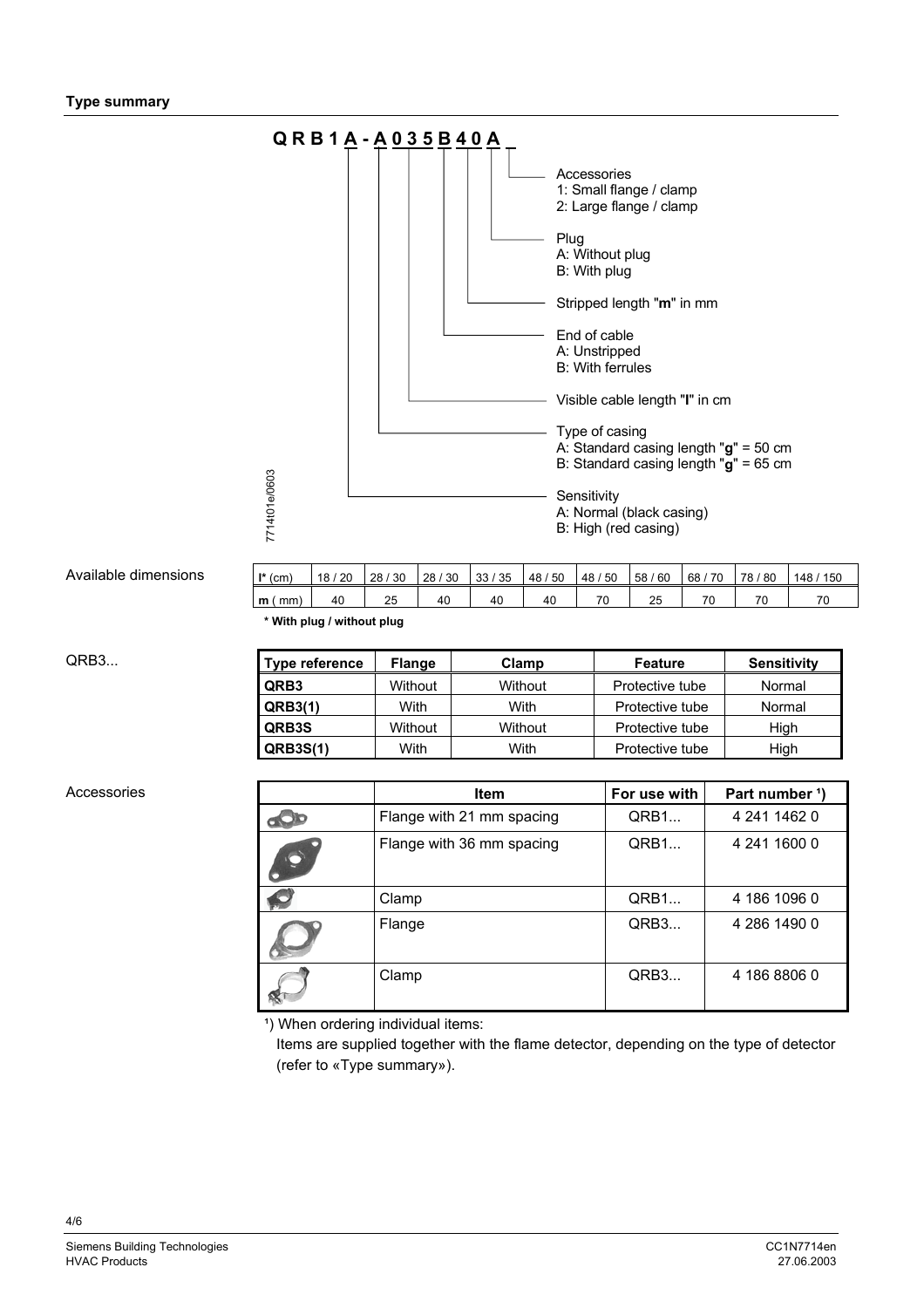|                       | When ordering, please give type reference according to «Type summary».<br>The QRB1 with plug is always supplied without flange / clamp, and vice versa.                                                                                        |                                    |                                                                        |  |  |
|-----------------------|------------------------------------------------------------------------------------------------------------------------------------------------------------------------------------------------------------------------------------------------|------------------------------------|------------------------------------------------------------------------|--|--|
| Example               | <b>QRB1:</b><br>Normal sensitivity<br>$\bullet$<br>Standard casing length 50 mm<br>Visible cable length 350 mm<br>$\bullet$<br>Stripped length 40 mm<br>$\bullet$<br>With ferrules<br>Without plug<br>Without flange / clamp<br>QRB1A-A035B40A |                                    |                                                                        |  |  |
|                       | <b>QRB1:</b><br>As above but with a small flange / clamp<br><b>QRB1A-A035B40A1</b>                                                                                                                                                             |                                    |                                                                        |  |  |
| <b>Technical data</b> |                                                                                                                                                                                                                                                |                                    |                                                                        |  |  |
| General detector data |                                                                                                                                                                                                                                                | Degree of protection               | IP 40                                                                  |  |  |
|                       |                                                                                                                                                                                                                                                | Mounting orientation               | optional                                                               |  |  |
|                       |                                                                                                                                                                                                                                                | Cable length for detectors used in | max. 1.5 m                                                             |  |  |
|                       |                                                                                                                                                                                                                                                | connection with LOA / LAL / LMO    |                                                                        |  |  |
|                       | Detector cable                                                                                                                                                                                                                                 |                                    | $2 \times 0.75$ mm <sup>2</sup> ; 5.1 mm dia.                          |  |  |
|                       | Weight                                                                                                                                                                                                                                         |                                    |                                                                        |  |  |
|                       |                                                                                                                                                                                                                                                | QRB1 (depending on type)           | approx. 2035 g                                                         |  |  |
|                       |                                                                                                                                                                                                                                                | QRB3 (without cable)               | approx. 35 g                                                           |  |  |
| Environmental         | <b>Transport</b>                                                                                                                                                                                                                               |                                    | DIN EN 60 721-3-2                                                      |  |  |
| conditions            | <b>Climatic conditions</b>                                                                                                                                                                                                                     |                                    | class 2K2                                                              |  |  |
|                       | Temperature range                                                                                                                                                                                                                              |                                    | $-20+60 °C$                                                            |  |  |
|                       | Humidity                                                                                                                                                                                                                                       |                                    | $<$ 95 % r.h.                                                          |  |  |
|                       | <b>Operation</b>                                                                                                                                                                                                                               |                                    | DIN EN 60 721-3-3                                                      |  |  |
|                       | <b>Climatic conditions</b>                                                                                                                                                                                                                     |                                    | class 3K5                                                              |  |  |
|                       |                                                                                                                                                                                                                                                | <b>Mechanical conditions</b>       | class 2M2                                                              |  |  |
|                       | Temperature range                                                                                                                                                                                                                              |                                    | $-20+60$ °C                                                            |  |  |
|                       | < 95 % r.h.<br>Humidity                                                                                                                                                                                                                        |                                    |                                                                        |  |  |
|                       |                                                                                                                                                                                                                                                |                                    | Condensation, formation of ice and ingress of water are not permitted! |  |  |

#### **Function**

With this type of flame supervision, the radiation of oil flames in the visible light spectrum is used for generating the flame signal.

The light-sensitive element is a photoresistor.

When there is no light, the detector´s resistance is in the MΩ range.

The resistance drops as the intensity of illumination increases (kΩ range).

In contrast to the selenium photocell of the RAR... detectors, glowing firebrick in the combustion chamber can be detected.